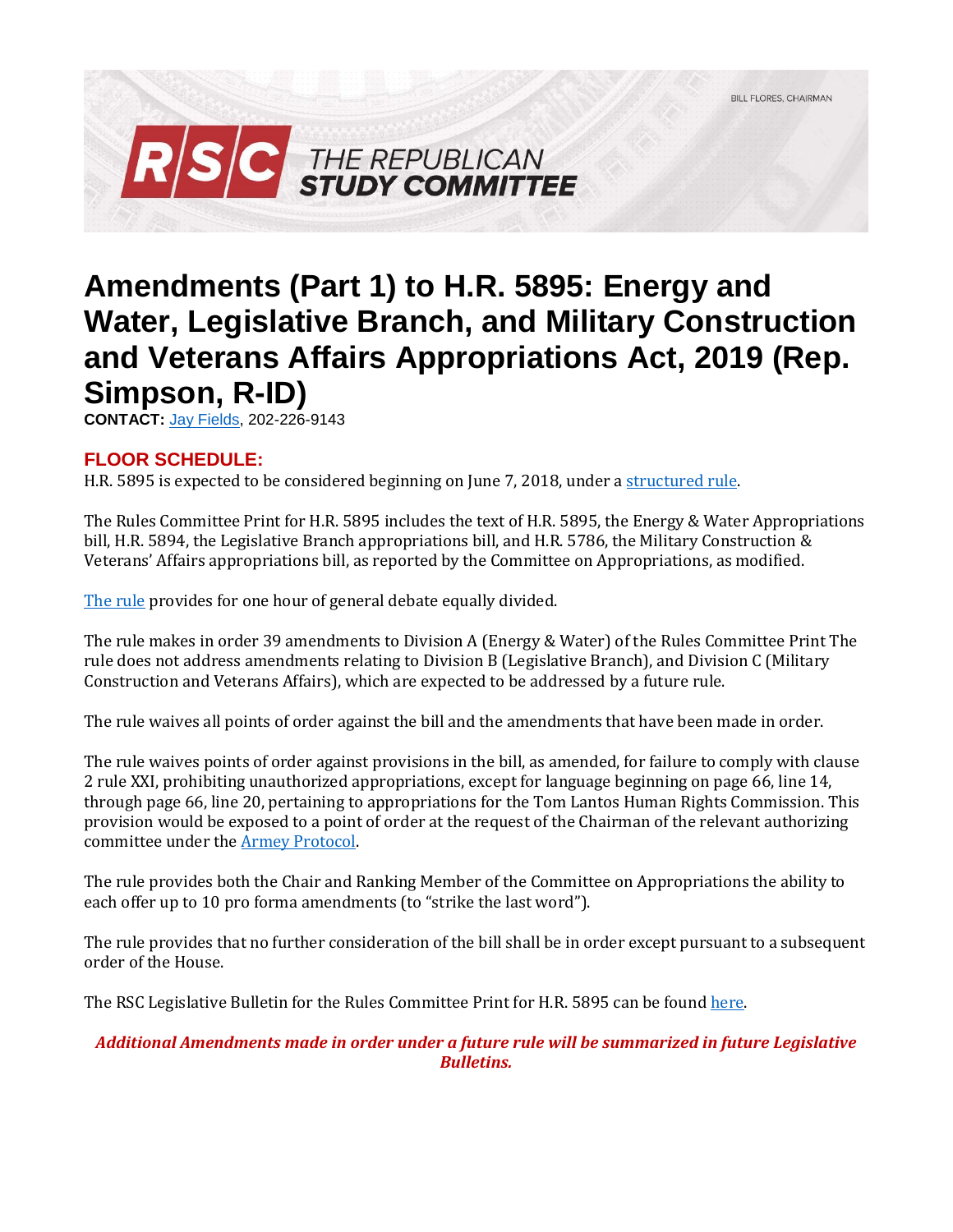## **Amendments Made in Order Under the Rule:**

#### **Division A: Energy & Water Development and Related Agencies Appropriations Act, 2019**

- 1. **[Collins \(R-NY\) \(#86\)](https://amendments-rules.house.gov/amendments/COLLNY_056_xml61181525402540.pdf)**: This amendment would increase funding for Army Corps Investigations account by \$1.2 million, for a total of \$129.2 million, offset by a reduction of \$1.2 million in the Army Corps Expenses account.
- 2. **[Abraham \(R-LA\) \(#87\)](https://amendments-rules.house.gov/amendments/ABRALA_118_xml61181011421142.pdf)**: This amendment would increase funding for Army Corps Construction by \$17,410,000 and reduces DOE Departmental Administration by the same amount.
- 3. **[Keating \(D-MA\) \(#57\)](https://amendments-rules.house.gov/amendments/KEATIN_089_xml530180947174717.pdf)**: This amendment is intended to express Congressional intent that \$7 million of Army Corps funding should be used for considering the historic and national significance of dredging projects.
- 4. **[Beyer \(D-VA\) \(#7\)](https://amendments-rules.house.gov/amendments/BEYER_075_xml52918155707577.pdf)**: This amendment would strike Sec. 107 of Division A, which prohibits funds from being used to require a permit for the discharge of dredged or fill material for certain agriculture activities identified in section  $404(f)(1)(A)$  & (C) of the Federal Water Pollution Control Act.
- 5. **[Ruiz \(D-CA\) \(#36\)](https://amendments-rules.house.gov/amendments/RUIZCA_070_xml530180929342934.pdf)**: This amendment is intended to express Congressional intent that \$2 million within the Bureau of Reclamation's Water and Related Resources Account be used for projects with a public health benefit.
- 6. **[Lujan Grisham \(D-MN\) \(#25\)](https://amendments-rules.house.gov/amendments/LUJANM_115_xml529181737113711.pdf)**: This amendment is intended to express the Congressional intent that \$15 million within the Bureau of Reclamation's Water and Related Resources Account be used for research and development projects.
- 7. **[DeSaulnier \(D-CA\) \(#51\)](https://amendments-rules.house.gov/amendments/DESAUL_089_xml530180953445344.pdf)**: This amendment is intended to express the Congressional intent that \$5 million within the Bureau of Reclamation's Central Valley Project Restoration Fund should be used for the Anadromous Fish Screen Program to make repairs to existing equipment.
- 8. **[Mitchell \(R-MI\) \(#72\)](https://amendments-rules.house.gov/amendments/MITCHE_045_xml530181557225722.pdf)**: This amendment would cut 10% from the administrative expense accounts at both the Bureau of Reclamation and the Department of Energy, and move those funds to the spending reduction account. This would reduce spending in the bill by a total of \$34 million.
- 9. **[Cohen \(D-TN\) \(#62\)](https://amendments-rules.house.gov/amendments/MITCHE_045_xml530181557225722.pdf)**: This amendment would increase funding for the DOE's [SuperTruck II program](https://www.energy.gov/articles/energy-department-announces-137-million-investment-commercial-and-passenger-vehicle) by \$2 million and decrease funding for the Department of Energy's Departmental Administration account by the same amount.

Some conservatives may believe that energy efficiency programs, such as the SuperTruck II program, should not be funded by the federal government and are more appropriate activities for the private sector.

10. **[Keating \(D-MA\) \(#55\)](https://amendments-rules.house.gov/amendments/KEATIN_087_xml53018091204124.pdf)**: This amendment would increase funding for the DOE's Office of Energy Efficiency and Renewable Energy by \$10 million, and intend to express the intent that such funding should be used to support marine and hydrokinetic energy research and technologies, and decrease funding for the Department of Energy's Departmental Administration account by the same amount.

Th[e RSC Budget](https://rsc-walker.house.gov/sites/republicanstudycommittee.house.gov/files/wysiwyg_uploaded/RSC%20Budget%20FY2019%20-%20Narrative%20-%20FINAL.PD#page=127) would eliminate the Office of Energy Efficiency and Renewable Energy, noting "This program subsidizes research and development in the fields of energy efficiency and renewable energy technologies. Some of the programs within EERE include solar, wind, vehicle technologies,

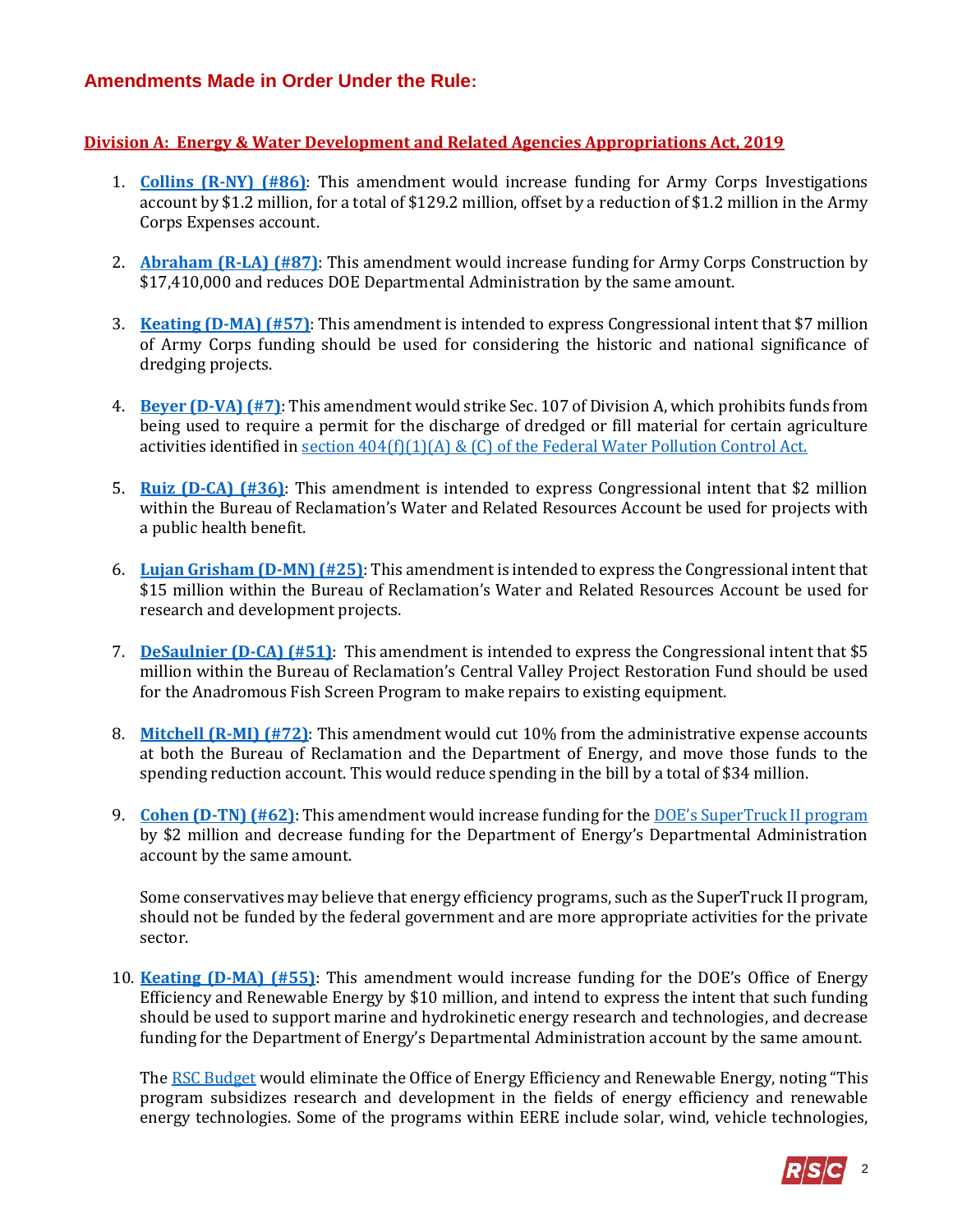bioenergy technologies, advanced manufacturing, building technologies, and weatherization assistance. Not only does this allow the federal government to pick winners and losers, but also it limits research to a small sector of the energy economy—renewables. The U.S. should pursue a market-based, all-of-the-above energy policy."

11. **[Bonamici \(D-OR\) \(#49\)](https://amendments-rules.house.gov/amendments/BONAMI_078_xml530180954515451.pdf)**: This amendment would increase funding for the DOE's Office of Energy Efficiency and Renewable Energy Water Power Technologies Office by \$10 million and decrease funding for the DOE's Departmental Administration account by the same amount.

Th[e RSC Budget](https://rsc-walker.house.gov/sites/republicanstudycommittee.house.gov/files/wysiwyg_uploaded/RSC%20Budget%20FY2019%20-%20Narrative%20-%20FINAL.PD#page=127) would eliminate the Office of Energy Efficiency and Renewable Energy.

12. **[Esty \(D-CT\) \(#29\)](https://amendments-rules.house.gov/amendments/ESTY_071_xml530180922412241.pdf)**: This amendment would increase funding for the Office of Energy Efficiency and Renewable Energy by \$15 million, with the intent that such funds go to the Advanced Manufacturing Office, and decrease funding for nuclear waste disposal activities.

Th[e RSC Budget](https://rsc-walker.house.gov/sites/republicanstudycommittee.house.gov/files/wysiwyg_uploaded/RSC%20Budget%20FY2019%20-%20Narrative%20-%20FINAL.PD#page=127) would eliminate the Office of Energy Efficiency and Renewable Energy.

13. **[Tsongas \(D-MA\) \(#3\)](https://amendments-rules.house.gov/amendments/TSONGA_028_xml529181519371937.pdf)**: This amendment would increase for the Office of Energy Efficiency and Renewable Energy by \$5 million, with the intent that such funds go to offshore wind job training grants, and decrease funding for the DOE's Departmental Administration account by the same amount.

Th[e RSC Budget](https://rsc-walker.house.gov/sites/republicanstudycommittee.house.gov/files/wysiwyg_uploaded/RSC%20Budget%20FY2019%20-%20Narrative%20-%20FINAL.PD#page=127) would eliminate the Office of Energy Efficiency and Renewable Energy.

- 14. **[Soto \(D-FL\) \(#59\)](https://amendments-rules.house.gov/amendments/SOTO_125_xml53018095209529.pdf)**: This amendment would increase funding for the DOE's Cybersecurity, Energy Security, and Emergency Response account, and decrease funding for the DOE's Departmental Administration account by the same amount.
- 15. **[Soto \(D-FL\) \(#58](https://amendments-rules.house.gov/amendments/SOTO_124_xml530180950285028.pdf)**): This amendment would increase funding to the DOE's Electricity Delivery account and decrease funding for the DOE's Departmental Administration account by the same amount.
- 16. **[Weber \(R-TX\) \(#68\)](https://amendments-rules.house.gov/amendments/WEBER_020_xml53018100040040.pdf)**: This amendment is intended to express the Congressional intent that \$35 million within the Office of Nuclear Energy be used for the Versatile Neutron Source, a fast test reactor user facility. According to the sponsor, this funding level would meet the House-passed authorization level.
- 17. **[Esty \(D-CT\) \(#28\)](https://amendments-rules.house.gov/amendments/ESTY_073_xml530180827322732.pdf)**: This amendment is intended to express the Congressional intent that funding allocated to Solid Oxide Fuel Cells should be reduced by \$20 million. It would not decrease overall spending.
- 18. **[Beyer \(D-VA\) \(#21\)](https://amendments-rules.house.gov/amendments/BEYER_077_xml5291817030030.pdf)**: this amendment would increase funding for the Advanced Research Projects Agency – Energy (ARPA-E) program by \$28 million and reduce funding for fossil energy research by the same amount.

Th[e RSC Budget](https://rsc-walker.house.gov/sites/republicanstudycommittee.house.gov/files/wysiwyg_uploaded/RSC%20Budget%20FY2019%20-%20Narrative%20-%20FINAL.PD#page=127) would eliminate the Advanced Research Projects Agency – Energy (ARPA-E) program, noting "The Advanced Research Projects Agency – Energy (ARPA-E) is agency was started by the failed 2009 stimulus law and is meant to fund high-risk green energy projects. Taxpayers should not bear the burden for research projects that not even the most speculative and daring members of the energy industry will take on for themselves… The president has proposed to

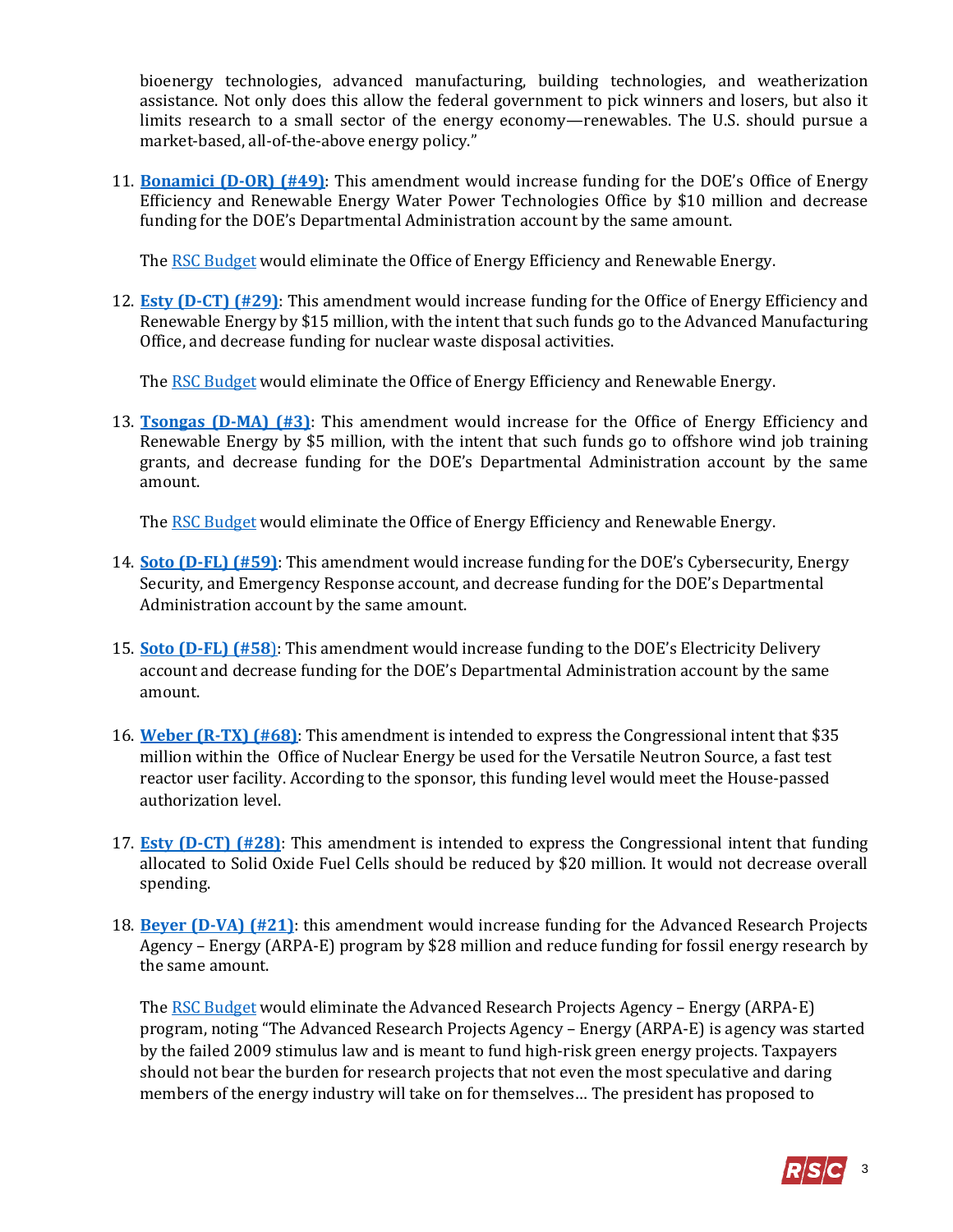eliminate this program "because the private sector is better positioned to finance disruptive energy research."

- 19. **[Smith, Lamar \(R-TX\) \(#67\)](https://amendments-rules.house.gov/amendments/SMITTX_024_xml53018100036036.pdf)**: This amendment is intended to express the Congressional intent that \$127 million of funding appropriated to the DOE's Office of Science should be allocated to the LINAC Coherent Light Source II High Energy Upgrade, the Proton Power Upgrade to the Spallation Neutron Source, the construction of the Spallation Neutron Source Second Target Station, construction of the Facility for Rare Isotope Beams, and for the U.S. contribution to the construction of the ITER project.
- 20. **[Keating \(D-MA\) \(#56\)](https://amendments-rules.house.gov/amendments/KEATIN_088_xml%20(2)65181211271127.pdf)**: This amendment is intended to express the Congressional intent that \$5 million of appropriated funding should be used for research and grants to further innovation in the safe and secure storage, treatment, transportation, and disposal of spent nuclear fuel from civilian nuclear reactors.
- 21. **[Marshall \(R-KS\) \(#42\)](https://amendments-rules.house.gov/amendments/Marshall%20EW%20Amendment53018095000500.pdf)**: This amendment would reduce funding for the Office of Science by \$20 million and then increases the same number by \$20 million. The amendment description does not state an intent that it would wish Congress to express, which will presumably be stated during floor debate.
- 22. **[Langevin \(D-RI\) \(#13\)](https://amendments-rules.house.gov/amendments/LANGEV_091_xml530180848534853.pdf)**: This amendment is intended to express the Congressional intent that \$3 million appropriated for the Office of Science be used for divertor test tokamak research and development.
- 23. **[Kihuen \(D-NV\) \(#31\)](https://amendments-rules.house.gov/amendments/KIHUEN_029_xml530180931513151.pdf)**: This amendment would zero-out funding for DOE's Nuclear Waste Disposal account and transfer that funding (\$190 million) to the spending reduction account. According to the Committee Report: "To restart the adjudication of the Yucca Mountain license application, the Committee provides a total of \$267,700,000, an increase of \$100,000,000 above the budget request. Funding for Yucca is provided in the following three accounts: *\$190,000,000 for Nuclear Waste Disposal*, \$30,000,000 for Defense Nuclear Waste Disposal, and \$47,700,000 within the NRC."
- 24. **[Gosar \(R-AZ\) \(#39\)](https://amendments-rules.house.gov/amendments/ARPA-E530180938573857.pdf)**: This amendment would eliminate funding for the ARPA-E program (\$325 million) and transfer that funding to the spending reduction account.

The [RSC Budget](https://rsc-walker.house.gov/sites/republicanstudycommittee.house.gov/files/wysiwyg_uploaded/RSC%20Budget%20FY2019%20-%20Narrative%20-%20FINAL.PD#page=127) would eliminate the Advanced Research Projects Agency – Energy (ARPA-E) program. The president has proposed to eliminate this program "because the private sector is better positioned to finance disruptive energy research."

- 25. **[Jackson Lee \(D-TX\) \(#82\):](https://amendments-rules.house.gov/amendments/JACKSO_286_xml53118154009409.pdf)** This amendment is intended to express the Congressional intent that \$1 million of the DOE's Departmental Administration account should be used to address environmental concerns in both urban and rural settings.
- 26. **[Lee, Barbara \(D-CA\) \(#45\):](https://amendments-rules.house.gov/amendments/LEE_low%20yield%20nuke%20rules53018094408448.pdf)** This amendment would reduce by \$65 million the DOE's National Nuclear Security Weapons Activities account and increase by the same amount its Nuclear Nonproliferation account.
- 27. **[Connolly \(D-VA\) \(#43\):](https://amendments-rules.house.gov/amendments/CONNOL_073_xml61181359175917.pdf)** This amendment would increase by \$97 million the Nuclear Nonproliferation account and decrease by the same amount the Weapons Activities account.
- 28. **[O'Halleran \(D](https://amendments-rules.house.gov/amendments/OHALLE_064_xml64181247564756.pdf)-AZ) (#61):** This amendment is intended to express the Congressional intent that \$1 million of the DOE's National Nuclear Security Other Defense Activities account be used to expedite the work of the Department of Energy's Defense-Related Uranium Mines Program's work on Native American Reservations in the west.